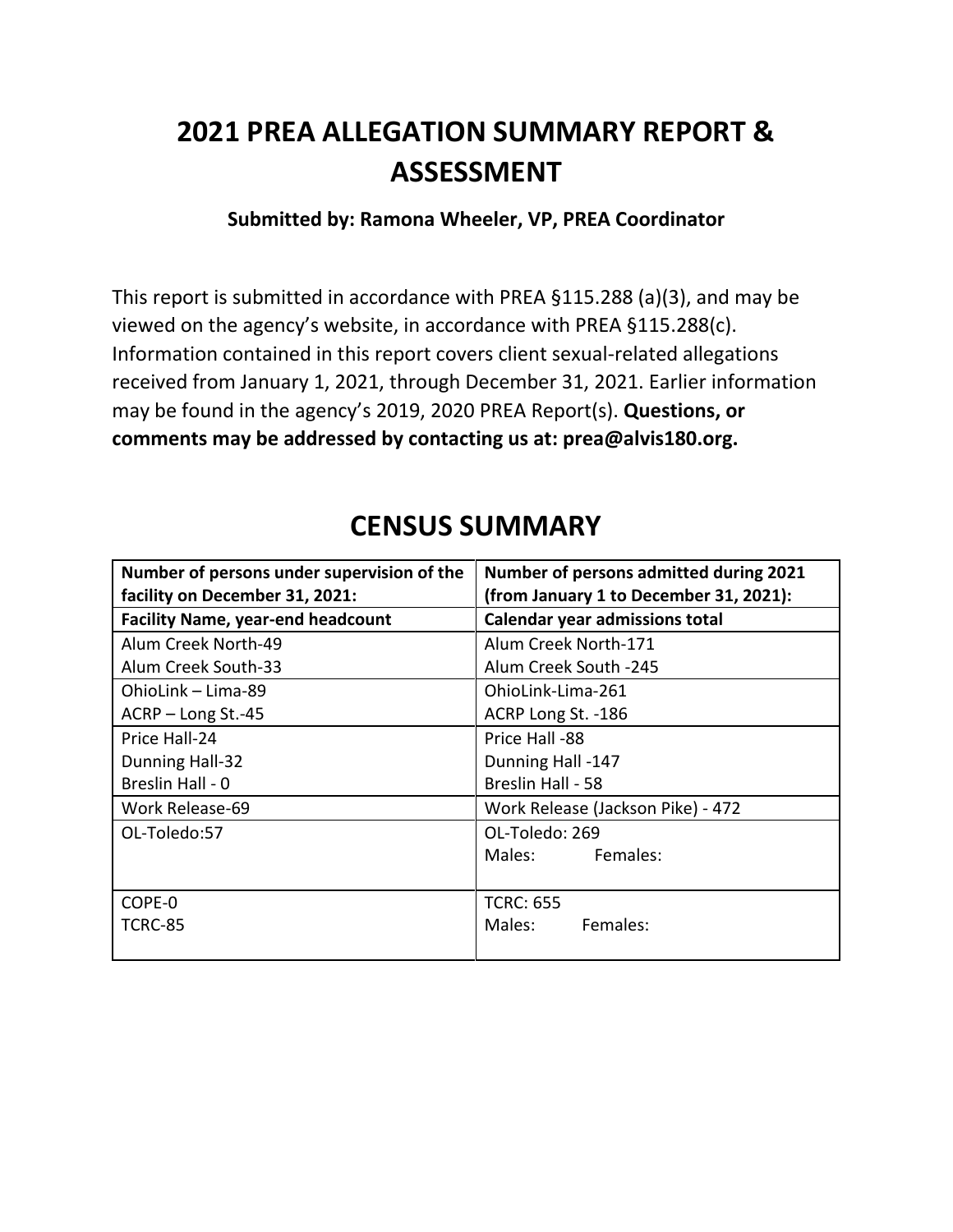## **ALLEGATIONS SUMMARY**

| NUMBER OF REPORTED allegations of client-                           | <b>TOTAL: 1</b> |
|---------------------------------------------------------------------|-----------------|
| on-client SEXUAL HARASSMENT:                                        |                 |
| Substantiated<br>$\bullet$                                          | 1               |
| Unsubstantiated<br>$\bullet$                                        | 0               |
| Unfounded                                                           | 0               |
| Investigation ongoing                                               | 0               |
|                                                                     |                 |
| NUMBER OF REPORTED allegations of client-                           | <b>TOTAL: 0</b> |
| on-client SEXUAL ABUSE:                                             |                 |
| Substantiated                                                       | 0               |
| Unsubstantiated<br>$\bullet$                                        | 0               |
| Unfounded                                                           | 0               |
|                                                                     |                 |
| NOTICE OF REPORTED allegations of client-                           | <b>TOTAL: 0</b> |
| on-client RETALIATION:                                              |                 |
| Substantiated                                                       | 0               |
| Unsubstantiated<br>$\bullet$                                        | 0               |
| Unfounded<br>$\bullet$                                              | 0               |
| Investigation ongoing<br>$\bullet$                                  | 0               |
|                                                                     |                 |
| NUMBER OF REPORTED allegations of staff-                            | <b>TOTAL: 4</b> |
| on-client SEXUAL HARASSMENT:                                        |                 |
| Substantiated<br>$\bullet$                                          | 3               |
| Unsubstantiated<br>$\bullet$                                        | 0               |
| Unfounded<br>$\bullet$                                              | 1               |
| Investigation ongoing                                               | 0               |
|                                                                     | <b>TOTAL: 5</b> |
| NUMBER OF REPORTED allegations of staff-<br>on-client SEXUAL ABUSE: |                 |
| Substantiated                                                       | 3               |
| Unsubstantiated                                                     | 0               |
| Unfounded                                                           | 2               |
|                                                                     | $\overline{0}$  |
| Investigation ongoing                                               |                 |
| NUMBER OF REPORTED allegations of staff-                            | <b>TOTAL: 0</b> |
| on-client RETALIATION:                                              |                 |
| Substantiated                                                       | 0               |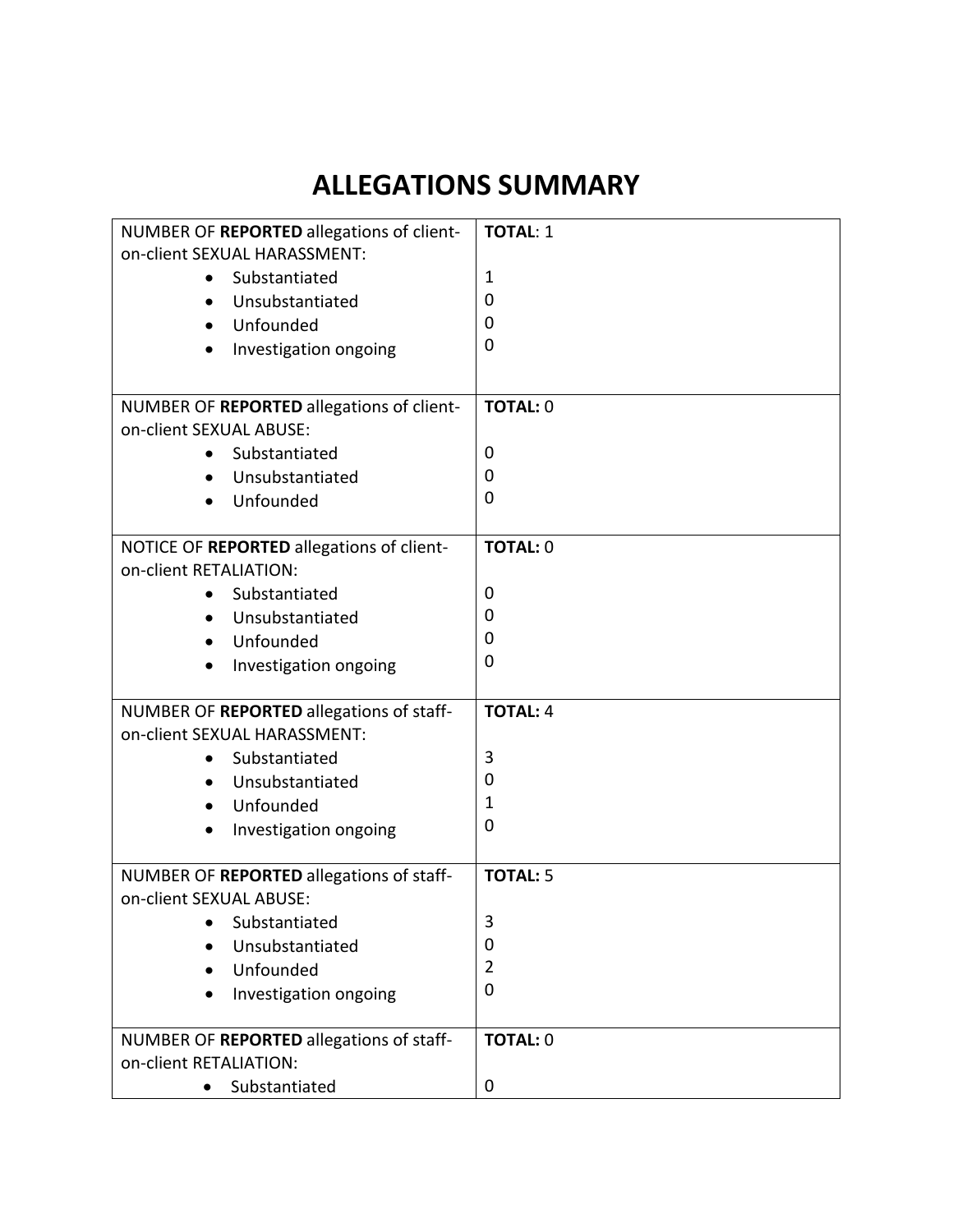| Unsubstantiated<br>$\bullet$<br>Unfounded<br>$\bullet$<br>Investigation ongoing<br>$\bullet$ | 0<br>0           |
|----------------------------------------------------------------------------------------------|------------------|
| <b>NUMBER OF ALLEGATIONS IN 2021:</b>                                                        | <b>TOTAL: 10</b> |
| Substantiated<br>$\bullet$                                                                   |                  |
| Unsubstantiated<br>$\bullet$                                                                 | 0                |
| Unfounded<br>$\bullet$                                                                       | 3                |
| Investigation ongoing<br>$\bullet$                                                           | 0                |

### **ANALYSIS**

During the 3-year PREA cycle of 2019 – 2021:

- Overall allegations have decreased to 10 in 2021, from 15 in 2020, and 18 in 2019, or 30 percent;
	- o *In 2021, 2,352 residents received education on the agency's zero tolerance policy against sexual harassment, sexual abuse, and retaliation; resident education included consequences for reporting false, and/or frivolous allegations.*
- Overall allegations decreased to 15 in 2020, compared to 18 in 2019, or 17 percent;
	- o *In 2018, Alvis fully implemented an Enhanced pat-down search procedure; most reported allegations in 2018 involving resident sexual abuse by a staff member were regarding a pat-down search, and were determined to be unfounded, or unsubstantiated.*
	- o *Ongoing resident education, and increased resident accountability is estimated as a key impact with allegations made in bad faith, and a positive impact on the reduction of allegations in 2021.*
- The most common reason for unfounded allegations of sexual abuse in 2019, 2020, and 2021 continues to be related to reports of inappropriate resident pat-down searches;
- Allegations of staff retaliation against a resident related to a reported allegation of sexual abuse remain at 0 in 2021;
- Allegations in 2021 of resident-on-resident retaliation related to a reported allegation of sexual abuse remain at 0 in 2021;
- Allegations decreased to 1 in 2021, from 6 in 2020, while at 0 in 2019, of resident-onresident sexual harassment;
- Reports of prior sexual abuse during incarceration decreased to 0 in 2021, from 2 in 2020, and 5 in 2019. The head of the facility/institution is notified of the reports when cases are received by residents.